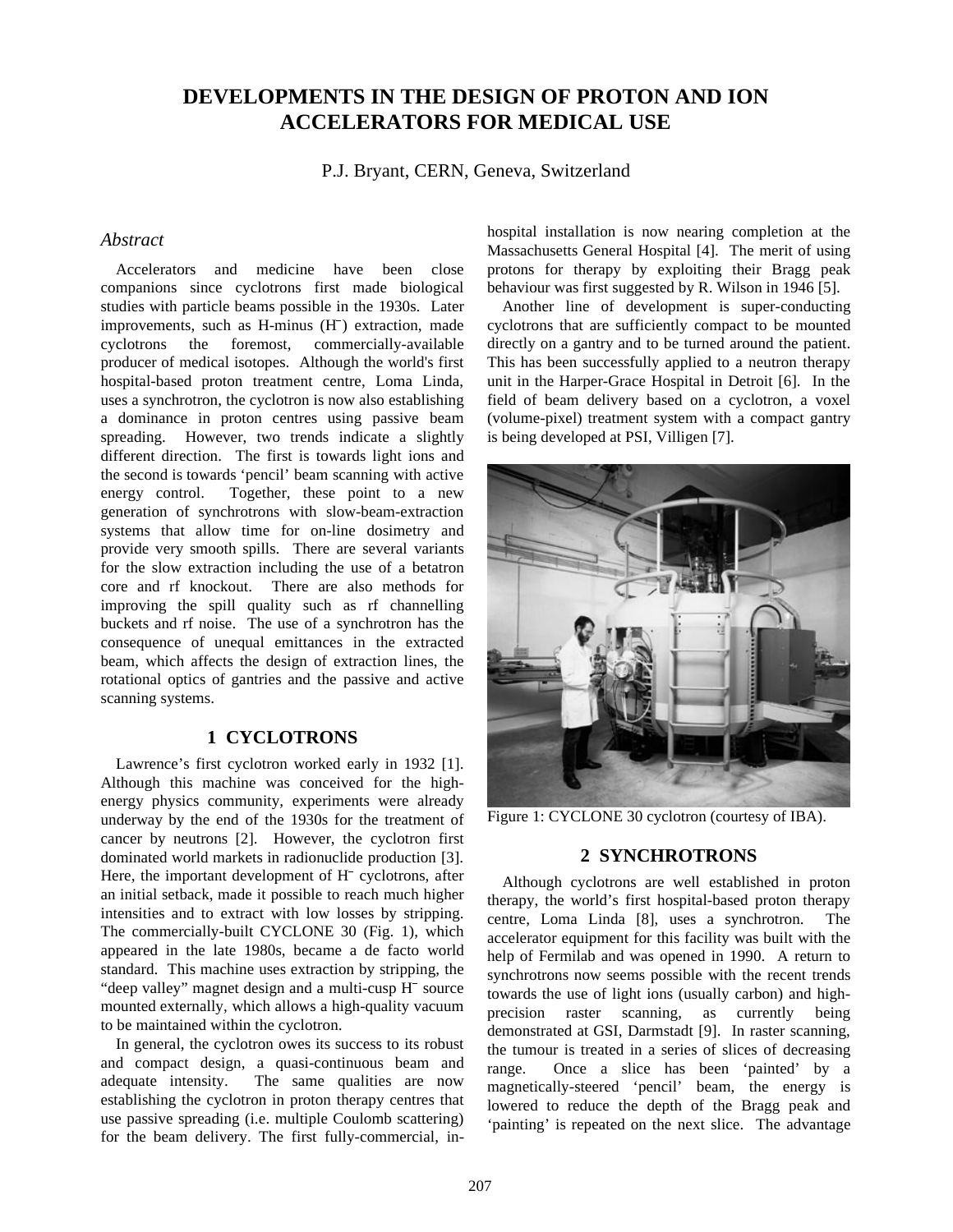of raster scanning is that it can irradiate complex, and even re-entrant shapes while sparing the surrounding tissue. The conjunction of light ions and raster scanning is advantageous, since ions are less affected by multiple scattering in the patient's body and hence small spot sizes can be produced more accurately than for protons.

Synchrotrons are better suited than cyclotrons to the acceleration of the higher-rigidity ions and to the delivery of well-focused beams of a precise, controllable energy, as needed for raster scanning. To meet the requirements of raster scanning and to respect the prescribed dose to  $\pm 2.5\%$  requires a continuous on-line intensity measurement and beam control. The synchrotron therefore operates with a third-integer, slowextraction scheme that dilates the spill time to about 1 s to facilitate on-line dosimetry. Typically, operation would be 'ramp and hold' with a minimum cycle rate of about 0.5 Hz. This allows synchronisation with breathing if required. Some 60 spills of  $4\times10^8$  carbon ions each at the patient, or 60 spills of  $10^{10}$  protons each would comprise a single treatment (known as a 'fraction') with a treatment time of about 2 min. The beam spot should be variable between 4 and 10 mm full width at half height and have a positional stability and precision of a few tenths of a millimetre. For carbon ions the synchrotron would be  $\approx$ 75 m in circumference and would produce ions of  $~400$  MeV/u, whereas for protons these figures would be ~45 m and ~220 MeV.

Such a machine needs to be precise in all respects, but *especially it needs a smooth spill*. This is so important that it becomes the overriding design criterion and will be the main topic in the following sections. A poor spill quality makes it necessary to lower the spill intensity and the scanning speed, so that the spill imperfections can be corrected by the on-line scanning system.

#### **3 RESONANT EXTRACTION**

Resonant extraction schemes fall into three categories schematically shown in Fig. 2.

x *Quadrupole-driven extraction (classic)*. Selects large through to small betatron amplitudes by moving the resonance.

x *Acceleration-driven extraction.* Selects particles with a fixed betatron amplitude-momentum relation by moving the beam into a stationary resonance.

• *RF knockout extraction* [10]. Selects constant betatron amplitude by blowing the beam up onto a stationary resonance.

All these schemes share three fundamental features: • Losses on the extraction septum

- A sensitivity to tune ripple that is legendary, and
- A small emittance in the plane of extraction.

Some loss on the extraction septum is inevitable due to the continuity of the extraction separatrix, but the degree of loss depends on how the extraction is set up.

An analysis of the tune ripple will quickly indicate the need for ripple specifications tighter than 1 in  $10<sup>6</sup>$  at kHz frequencies. The same analysis will also show that relief can be obtained by increasing the tune speed  $(dQ/dt)$ with which the particles enter the resonance. A scheme for achieving this will be presented in Section 6.3.

The emittance in the plane of extraction can be estimated by equating the beam's phase-space volume (transverse  $\times$  longitudinal emittances) in the ring and in the spill. The momentum spreads will be of the same order, but the extracted transverse emittance will suffer a strong reduction by the ratio of the revolution time to the spill time  $({\sim}10^6)$ . Coupling from the vertical emittance in the sextupoles will increase this value and dispersion effects, closed-orbit changes and ripple, will hide it, but the true extracted emittance will still be very small.

The following sections will be devoted to reviewing the design measures that can be taken to:

- Control the extraction losses,
- De-sensitise the machine to ripple, and finally to
- Accommodate the transverse emittance asymmetry.



Figure 2: Slow-extraction schemes.

# **4 CONTROLLING LOSSES**

In a quadrupole-driven extraction, the stable, phasespace triangles shrink during the extraction. The momentum spread is usually small, so the physics can be adequately represented by a single triangle as shown in Fig. 3 in normalised phase space  $(X, X)$ . The important point is that the separatrix moves as the extraction proceeds, leading to variable losses on the septum where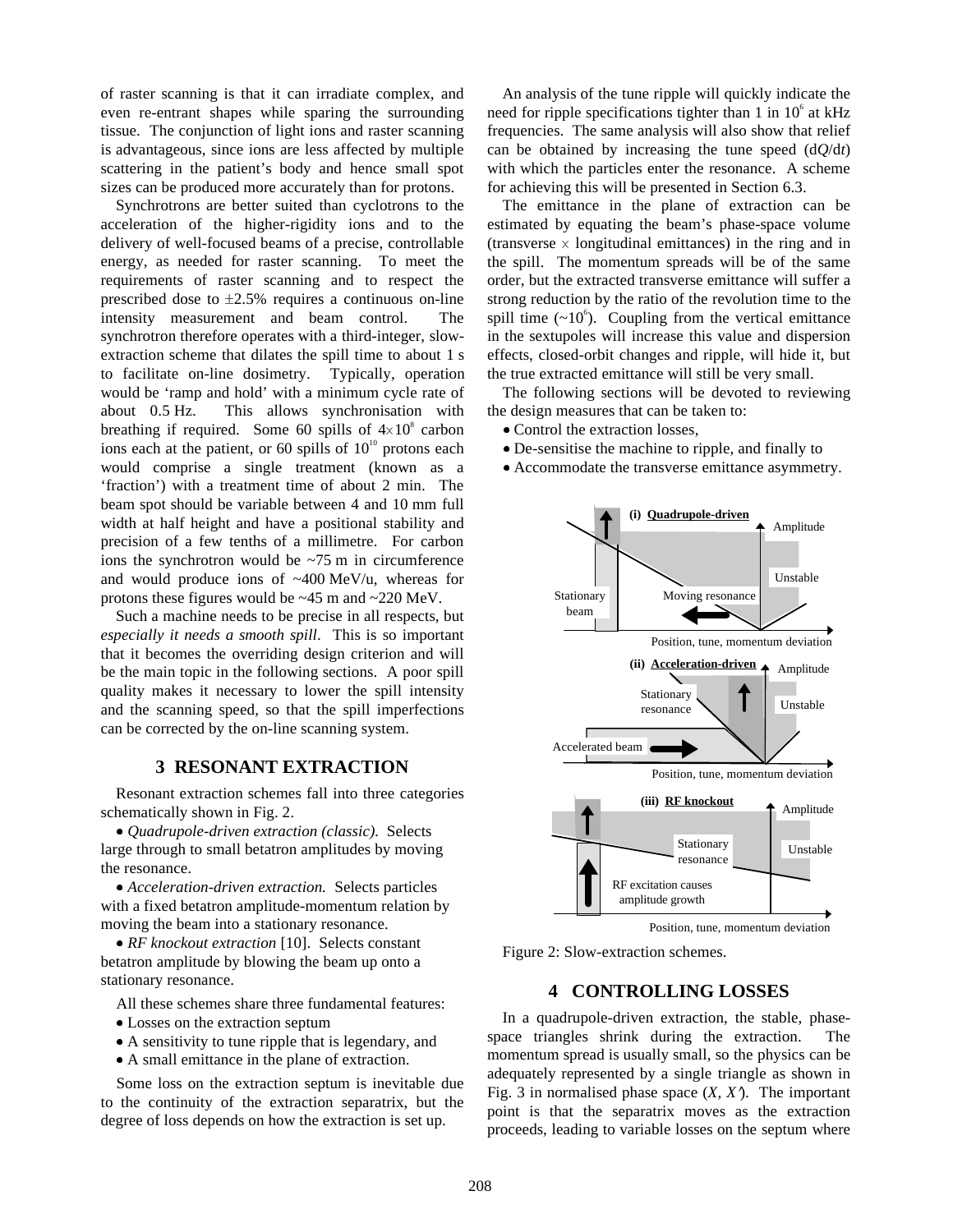it cuts the separatrix. This loss cannot be eradicated, but it can be reduced to an absolute minimum, by using the acceleration-driven extraction in which the beam is moved instead of the resonance and by applying the Hardt condition [11]. The beam can be moved by a betatron core [12] or stochastic noise [13].



Figure 3: Movement of the extraction separatrix.

The Hardt condition aligns the extraction separatrices for all momenta along the resonance line that is 'cutting' the beam (see Fig. 4). Thus, all particles are made to leave the machine on the same path and the septum can be aligned for minimum loss. The condition is derived by removing the momentum dependence from the general equation for a separatrix.

$$
D_{n}\cos\alpha + D'_{n}\sin\alpha = -\frac{4\pi}{S}Q'
$$
 (1)

where  $(D_n, D)$  is the normalised dispersion function at the septum,  $\alpha$  is the anticlockwise angle from the *X*-axis to the perpendicular to the extraction separatrix,  $Q'$  is the chromaticity and *S* is the sextupole strength. Effectively, the Hardt condition moves the stable triangles along the direction of the dispersion vector by varying the chromaticity. It is more convenient if the beam has a small transverse emittance and a wide momentum spread. Since medical machines work below transition, the chromaticity should be negative to ensure the transverse stability of the "waiting" beam. Extraction is then best made to the outside of the ring and the "waiting" beam placed to the inside. These choices limit the application of the Hardt condition to positions where the extraction septum has  $D_n>0$  and  $D'_n<0$ , as in the second half of a dispersion bump.



Figure 4: The Hardt condition.

The mathematically trivial solution of (1) of zero dispersion and zero chromaticity leads to a Hardt condition suitable for the rf knockout extraction.

# **5 CONTROLLING RIPPLE**

In the following sections, it will be assumed that the Hardt condition is applied and that the beam is therefore 'fed' into a stationary resonance.

#### *5.1 Betatron core*

A good method for accelerating a beam of small emittance and large momentum spread into the resonance is a betatron core [12]. This technique has the important advantage that it maintains all transverse optical parameters (and hence power converters) in the machine constant. The 'stepping' from the digital to analogue converters (DAC) for elements correcting closed orbits or lattice functions can be particularly disruptive to spills. With the betatron core, the only system that changes is the power converter for the core itself. Since this is a single unit, special care can be taken with its design and that of its DAC. The betatron core is a high inductance device and is intrinsically smooth in its operation.

# *5.2 Intrinsic smoothing*

The Hardt condition has the fortuitous advantage of applying smoothing to the spill by mixing all betatron amplitudes in the extraction process. When a 'strip' of particles become marooned outside the stable triangle by the action of the betatron core, they are trapped in the resonance for several hundred turns before being released into the spill. When this occurs, approximately half of the particles are concentrated in a spike and the other half are spread out in a flat tail. The delay between entering the resonance and emerging in the spike depends upon the initial betatron amplitude. The length of the tail is about equal to the delay [14, 15] (see Fig. 5).



Figure 5: An elementary 'strip' spill.

The Hardt condition ensures that a mixture of all betatron amplitudes (and hence transit times) enters the resonance throughout the spill, which has the effect of spreading the spikes that would otherwise all appear coherently with the power converter ripple. This has the useful feature of being effective at kHz frequencies that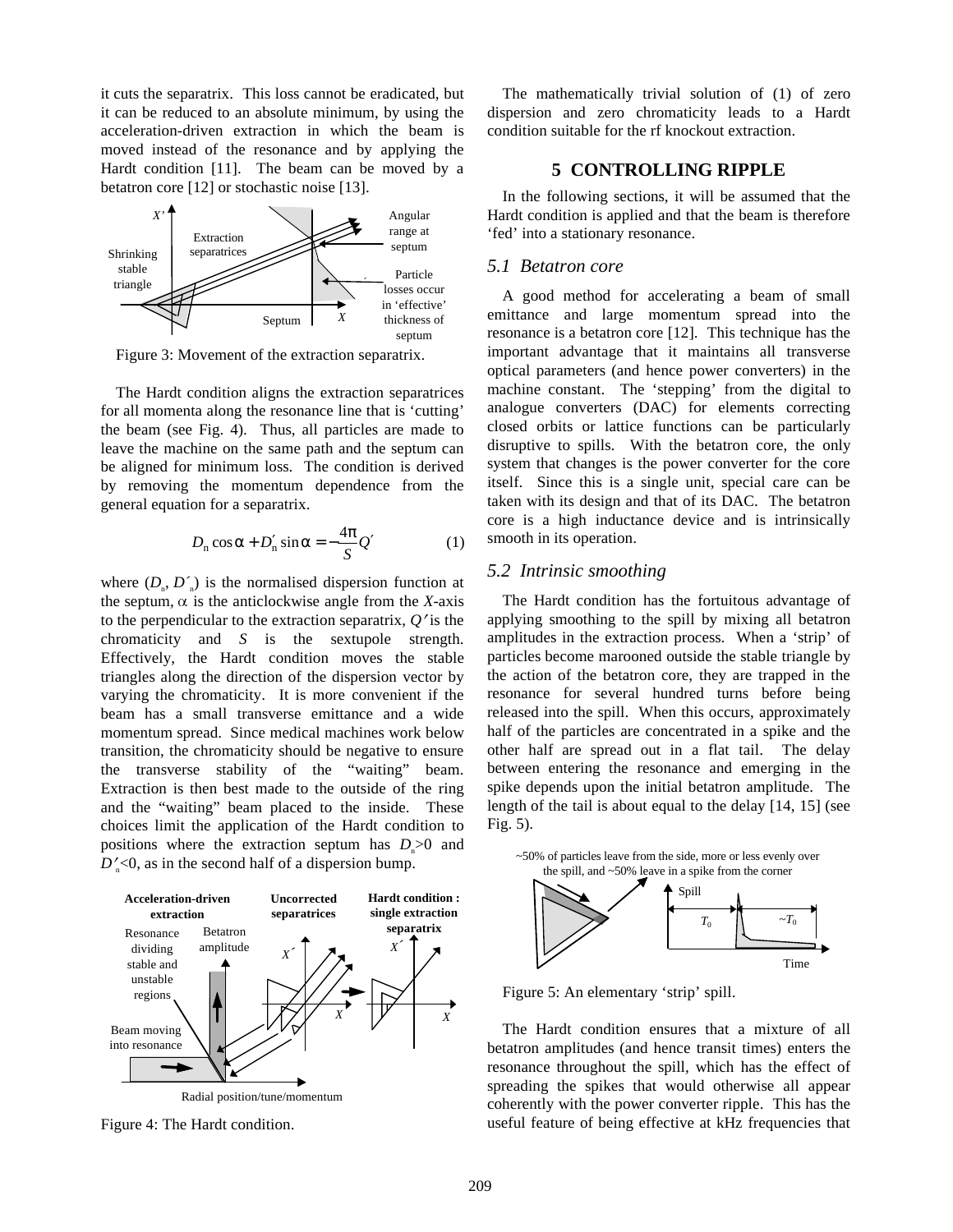are difficult to treat by feedback systems and other means.

By referring back to Fig. 2, it can be seen that *only the acceleration-driven extraction has this advantage*. The quadrupole-driven extraction starts with short transit times at large amplitudes and then moves to the longer transit times at small amplitudes. The rf-knockout extraction always has large amplitudes and short transit times, which means maximum response to ripple. This can be used to advantage for switching the beam on and off rapidly at the level of the resonance for breathing synchronisation and with a passive/wobbling beam spreading system that is less critical for the on-line dosimetry than raster scanning [16].

#### *5.3 Channelling rf bucket*

One way of making the spill less sensitive to a relative tune motion between the beam and the resonance is to make the particles enter the resonance with a velocity that is much in excess of the ripple velocity. The technique for doing this is to create a region between the beam and the resonance where the particle velocity is higher, but the density is lower so that the flux is constant. This can be done by stochastic noise or by an empty channelling rf bucket [17,18]. The later is more easily applied on the time scale of a 1 s spill and no new equipment is needed since the main rf cavity can be used. The action of the cavity is based on a technique known as phase-displacement acceleration. All particles in the beam are accelerated by the betatron core and, at the same time, the rf cavity is set so that it would decelerate particles by the same amount if they were trapped inside the bucket. The beam, however, is outside the rf bucket and the influence of the cavity is only felt as the revolution frequency of the particles approaches that of the cavity. Close to the cavity, the particles are compressed into a narrower and narrower region of phase space and have to move rapidly around the bucket, which remains empty. This can be visualised by thinking of a river flowing past the piers of a bridge. The narrower the space allowed between the piers, the greater the river's velocity (see Fig. 6).



Figure 6: RF channelling.

#### *5.4 Eddy currents*

It is worthwhile checking the eddy current smoothing in the magnets and vacuum chamber in such a machine. The disruptive effects of eddy currents during the ramp must be limited, but it is counter productive to overdesign with ultra-thin-walled chambers of high resistivity. If a quadrupole is used to drive the extraction, it is especially important to ensure that this unit will filter out kHz frequencies and not pass them on to the beam. Eddy currents and the intrinsic smoothing discussed in Section 5.2 are useful because they improve in efficiency with increasing frequency and their influence starts in the kHz region.

# *5.5 Feedback*

Feedback on the resonance is adversely affected by the resonance transit time. Since this time varies from a few hundred turns to several thousand for different particles entering at the same instant, the feedback is limited in efficiency and best used only for the lowfrequency shaping of the spill.

#### **6 EMITTANCE ASYMMETRY**

The unequal transverse emittances delivered by a slow extraction make it impossible to rely on the conventional methods used for matching gantries to cyclotrons where the beam emittances and the optics functions in the two planes are all assumed to be equal and the dispersion to be zero at the interface between the fixed line and the rotating gantry.

#### *6.1 Rotator*

With unequal emittances and lattice functions and non-zero dispersion, a device known as a *rotator* [19] can be used that links, one-to-one, the optics of the fixed machine directly to those of the gantry and makes this liaison completely independent of the rotation angle. The mathematics of the rotator is simple and rigorous, but the practical design has to be approached with some care [20].

It should be noted that in cyclotron-based installations the emittances are large in both planes, there is adequate intensity for collimation and the final beam delivery is made through thick scatterers, which mask any rotational effects in the gantry optics. Active scanning with a 'pencil' beam will be more demanding.

# *6.2 "Bar" of charge*

The slow-extracted beam from a synchrotron is not only asymmetric in terms of emittance, it is also asymmetric in the shape of its "footprint" in phase space. In the vertical plane, the beam occupies the usual elliptical area, whereas, in the horizontal plane, it is a narrow "bar", which is in fact a segment of the